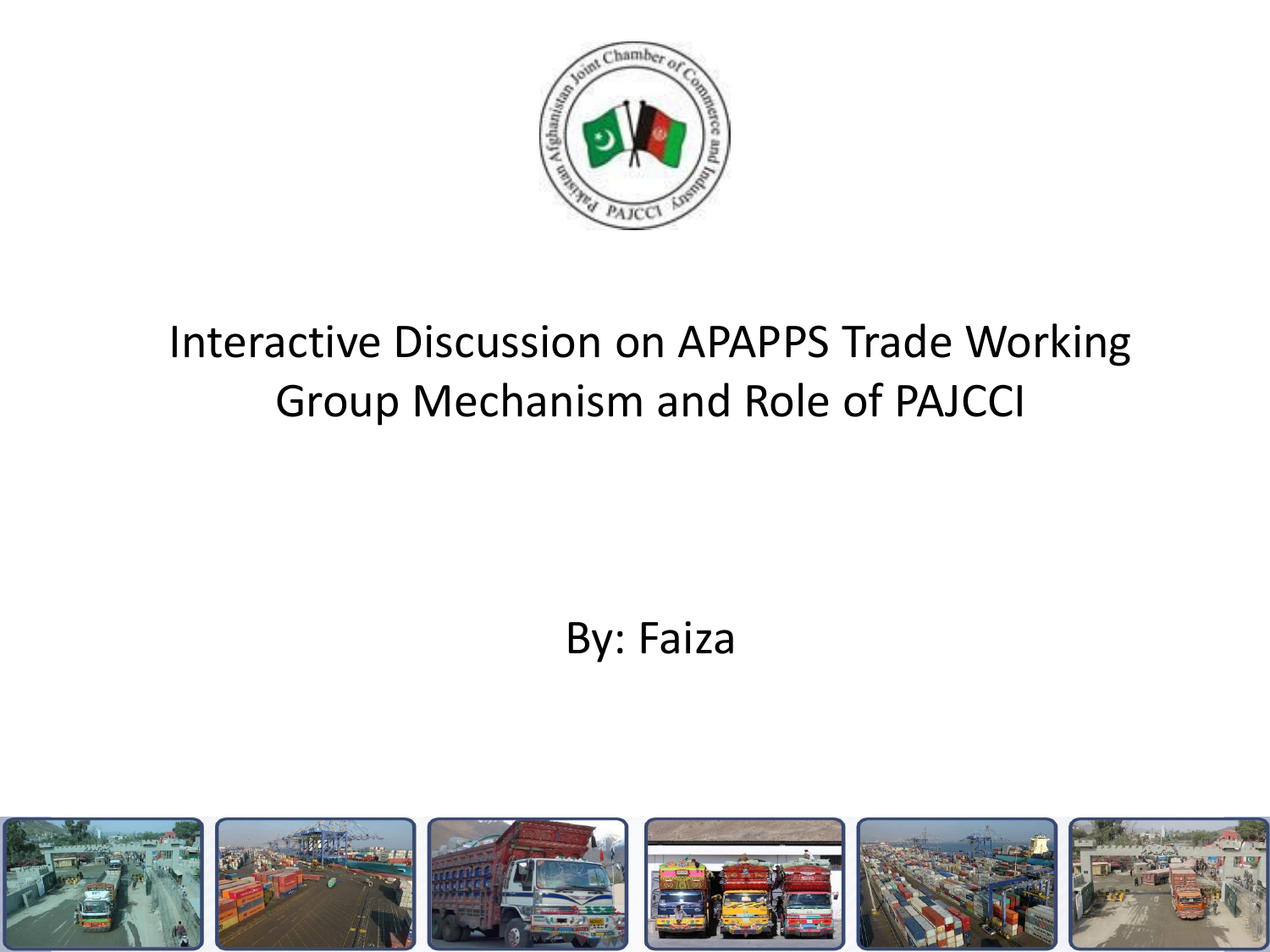# PAJCCI's Manifesto



- Segregate Economic Aspirations from Political and Security Imperatives.
- Progressive, Productive, Pragmatic and Peaceful Pakistan and Afghanistan is the only answer to both regional and international prosperity and harmony. This is in the larger interest of the WORLD at large!
- Interact with all relevant stakeholders across the border to help attain PAJCCI's manifesto.

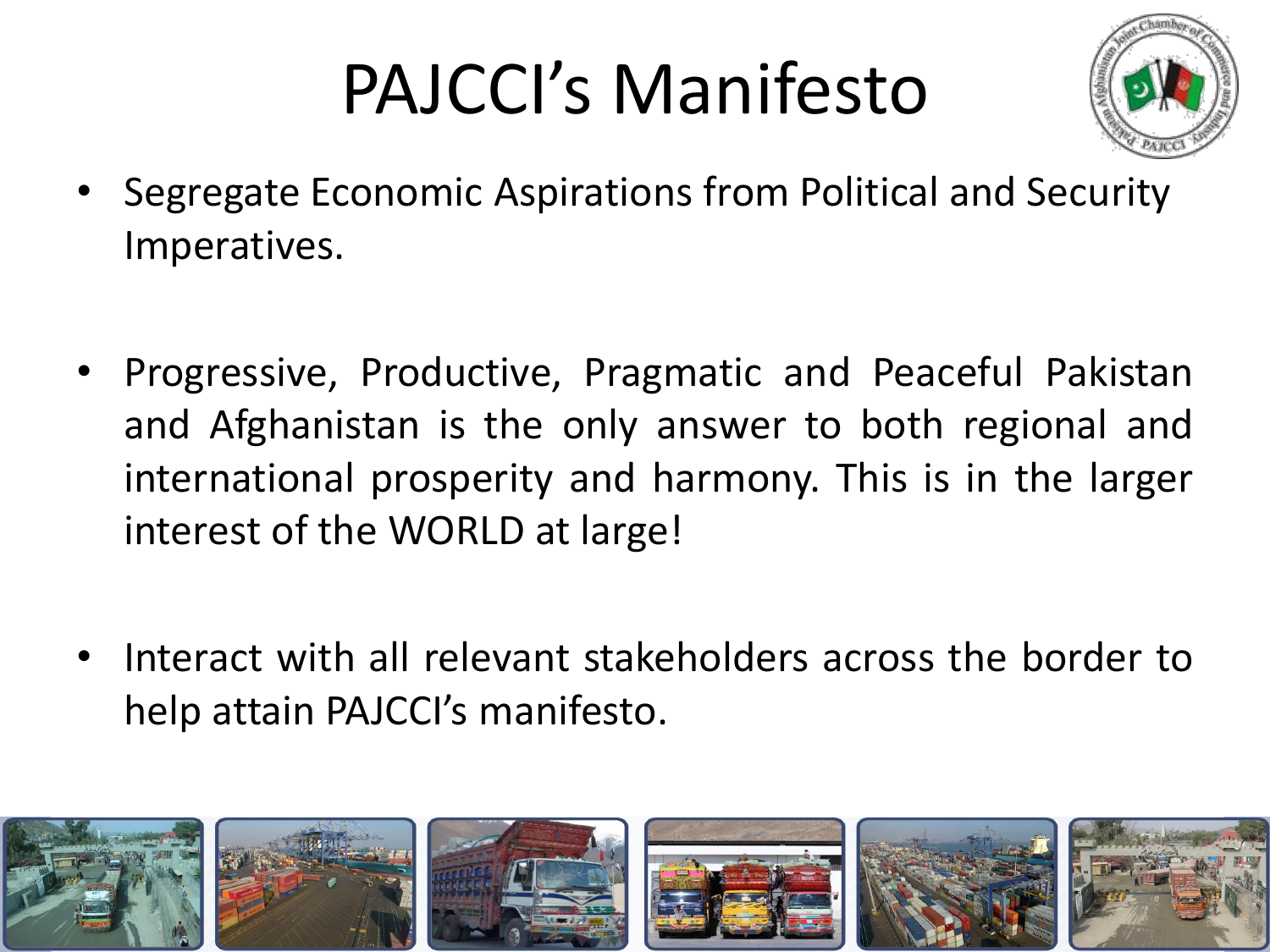## Transit Trade



#### **Transit Trade of Afghanistan through Pakistan**

#### **(Values in US million \$)**

| <b>Fiscal Year</b> | Commercial | Non Commercial * | <b>Total</b> |
|--------------------|------------|------------------|--------------|
| FY 2010-11         |            |                  | 3,128.01     |
| FY 2011-12         |            |                  | 1,702.27     |
| FY 2012-13         | 1,327.4    | 139.06           | 1,466.46     |
| FY 2013-14         | 2,022.42   | 161.73           | 2,184.15     |
| FY 2014-15         | 2,918.1    | 134.86           | 3,052.96     |
| FY 2015-16         | 3,224.73   | 235.31           | 3,460.04     |
| FY 2016-17         | 2,752.89   | 127.08           | 2,879.97     |
| FY 2017-18         |            |                  | 2,685        |

#### **Source: Ministry of Commerce**

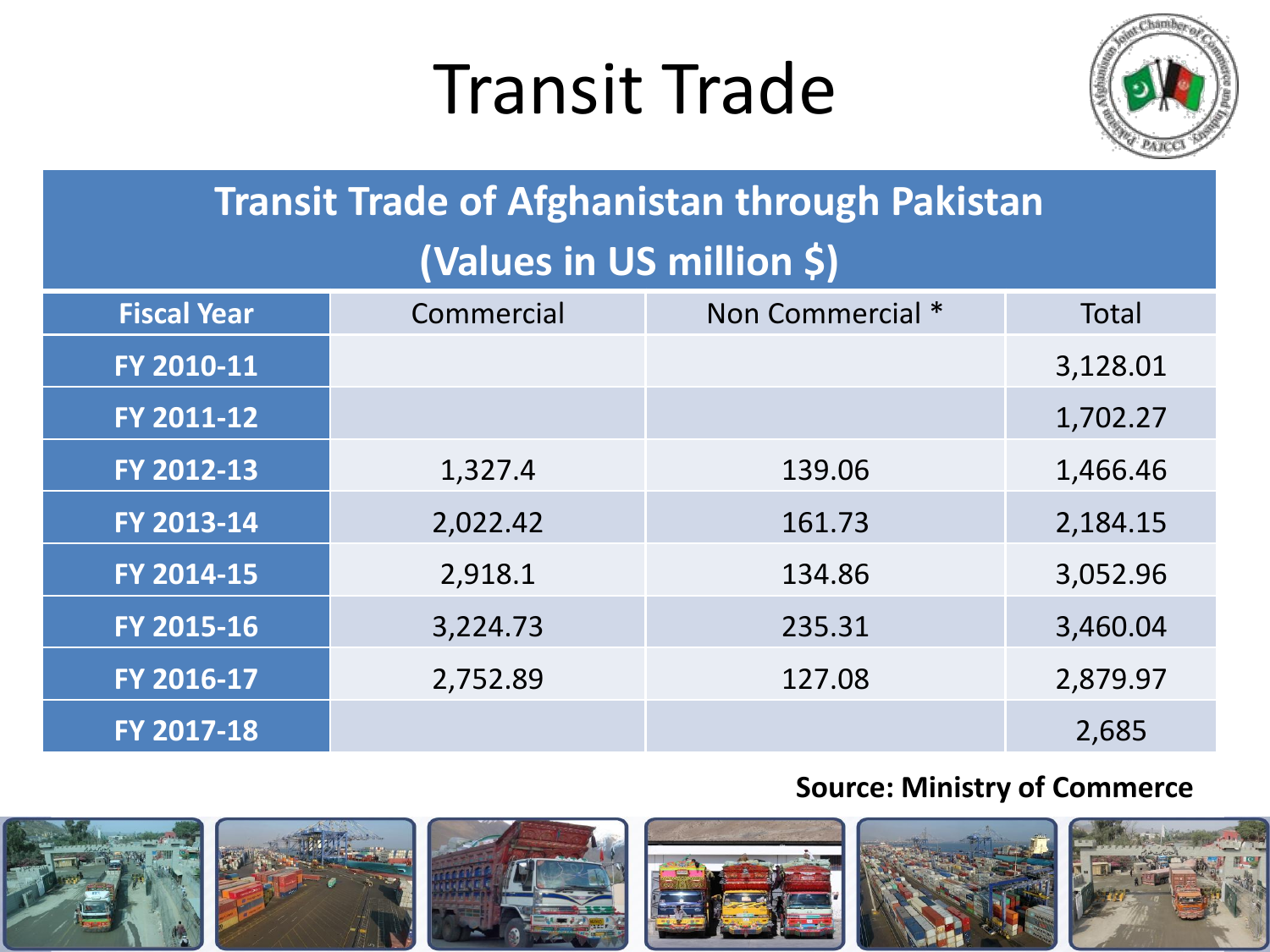## Bilateral Trade



| <b>Bilateral Trade of Pakistan with Afghanistan</b> |                 |                   |         |                              |  |
|-----------------------------------------------------|-----------------|-------------------|---------|------------------------------|--|
|                                                     |                 | (US Million \$)   |         | <b>Source: MoC, Pakistan</b> |  |
| <b>Fiscal Year</b>                                  | Exports to Afg. | Imports from Afg. | Total   | Balance $(+)$                |  |
| 2009-10                                             | 1571.5          | 139.3             | 1710.8  | 1433                         |  |
| 2010-11                                             | 2336.7          | 172.0             | 2508.7  | 2164.7                       |  |
| 2011-12                                             | 2249.6          | 199.4             | 2449.0  | 2050.2                       |  |
| 2012-13                                             | 2066.0          | 287.8             | 2353.8  | 1778.2                       |  |
| 2013-14                                             | 1870.5          | 359.6             | 2030.1  | 1510.4                       |  |
| 2014-15                                             | 1961.4          | 322.6             | 2284.0  | 1638.8                       |  |
| 2015-16                                             | 1437.3          | 409.9             | 1847.2  | 1027.4                       |  |
| 2016-17                                             | 1299.93         | 337.2             | 1637.14 | 962.73                       |  |
| 2017-18                                             | 1301.54         | 450.05            | 1751.59 | 851.49                       |  |

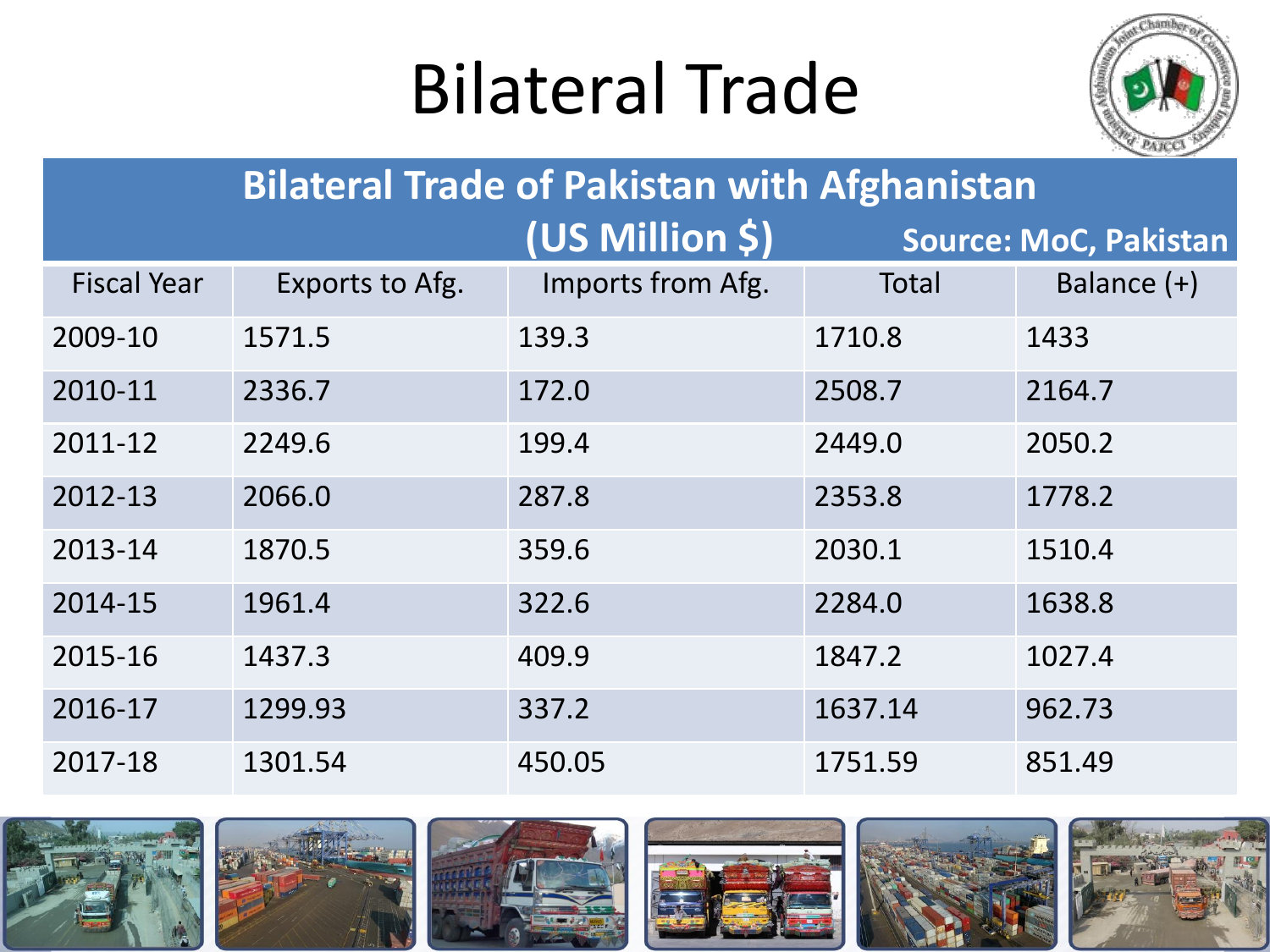## Afghanistan-Pakistan Action Plan for Peace and Solidarity (**APAPPS**)



- The inaugural session of APAPPS was held in Kabul in last week of July 2018, led by Foreign Secretary, Tehmina Janjua and Deputy Foreign Minister, Hekmat Khalil Karzai.
- It is a bilateral framework aimed at improving cooperation and coordination between the two neighbors and reducing hostility by employing working groups on both sides.

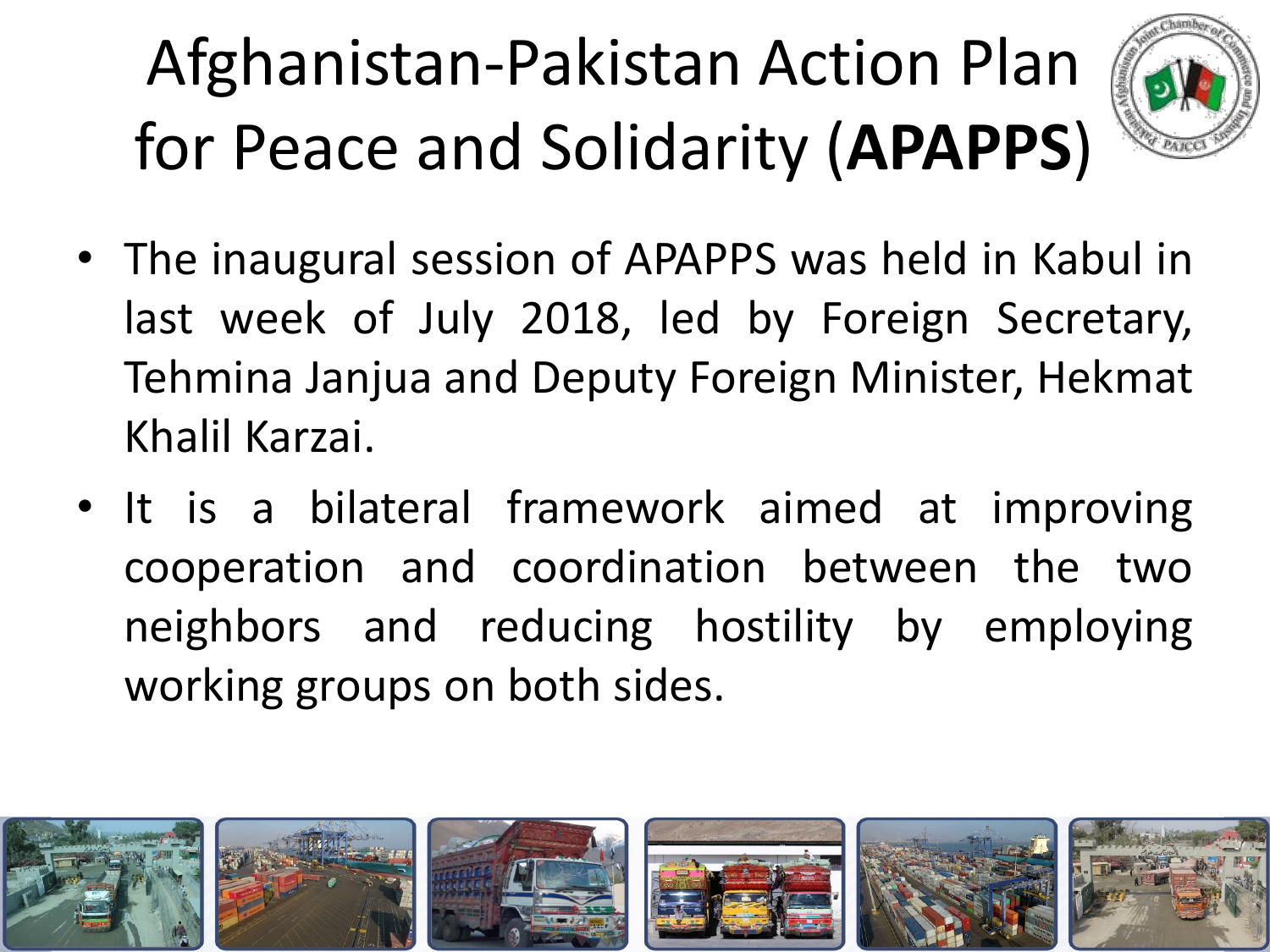## Afghanistan-Pakistan Action Plan for Peace and Solidarity (**APAPPS**)



- APAPPS is comprised of five Working Groups on Politico-diplomatic, Military, Intelligence, Economic & Trade and Refugees issues.
- PAJCCI being part of Economic segment presented its position and manifesto with reference to bi-lateral economic affairs at hand.

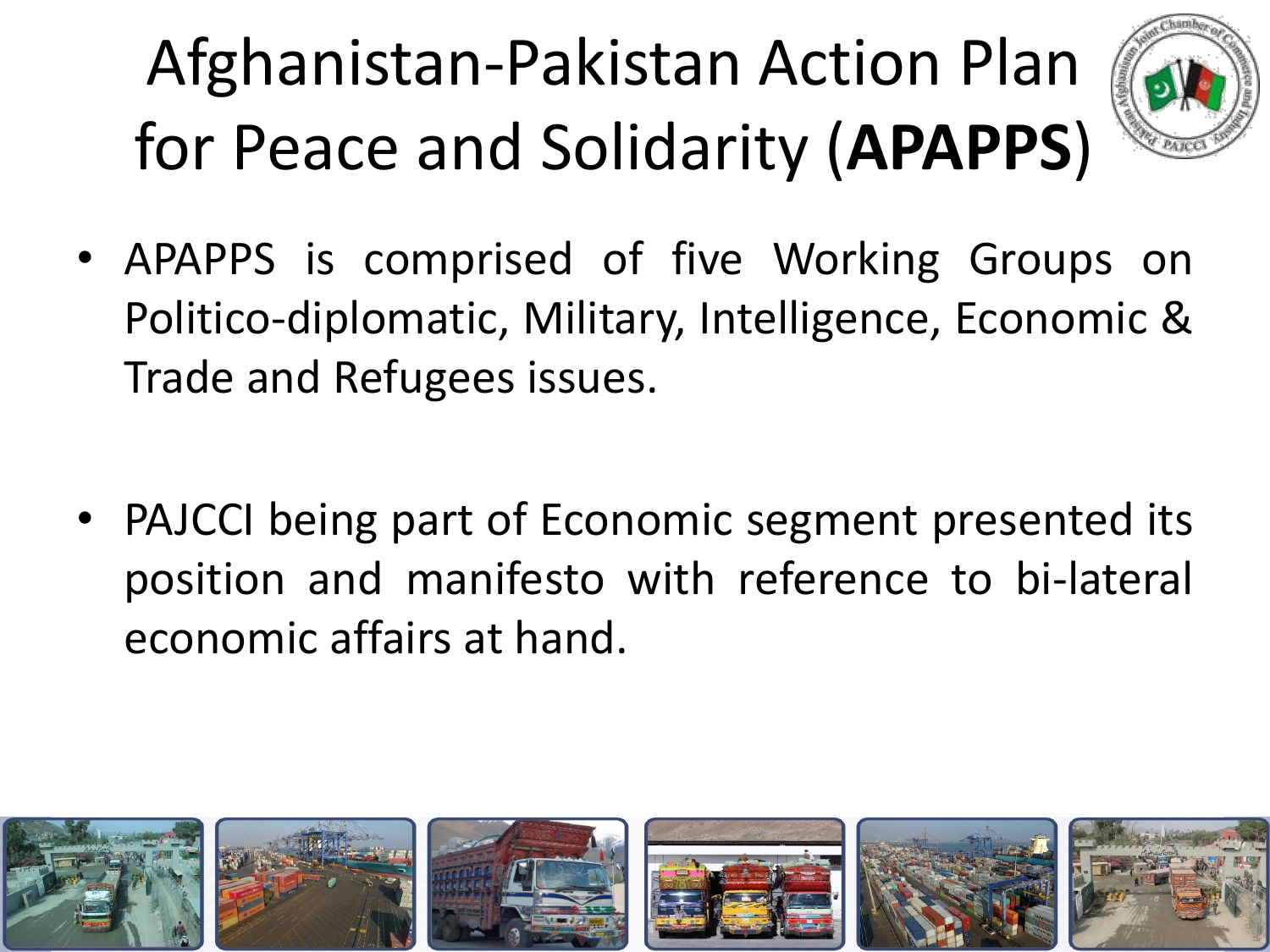## ToRs of the Economic Working Group



- To work out ways and means to ensure full and un hindered implementation of bilateral agreements on trade, transit and economic cooperation including JEC and APTTA in accordance with the bilateral and international commitments of the two brotherly countries
- To explore joint/ bilateral investment opportunities in connectivity through communication , railways and road, hydropower development, minerals and energy resources, natural resources and water reservation

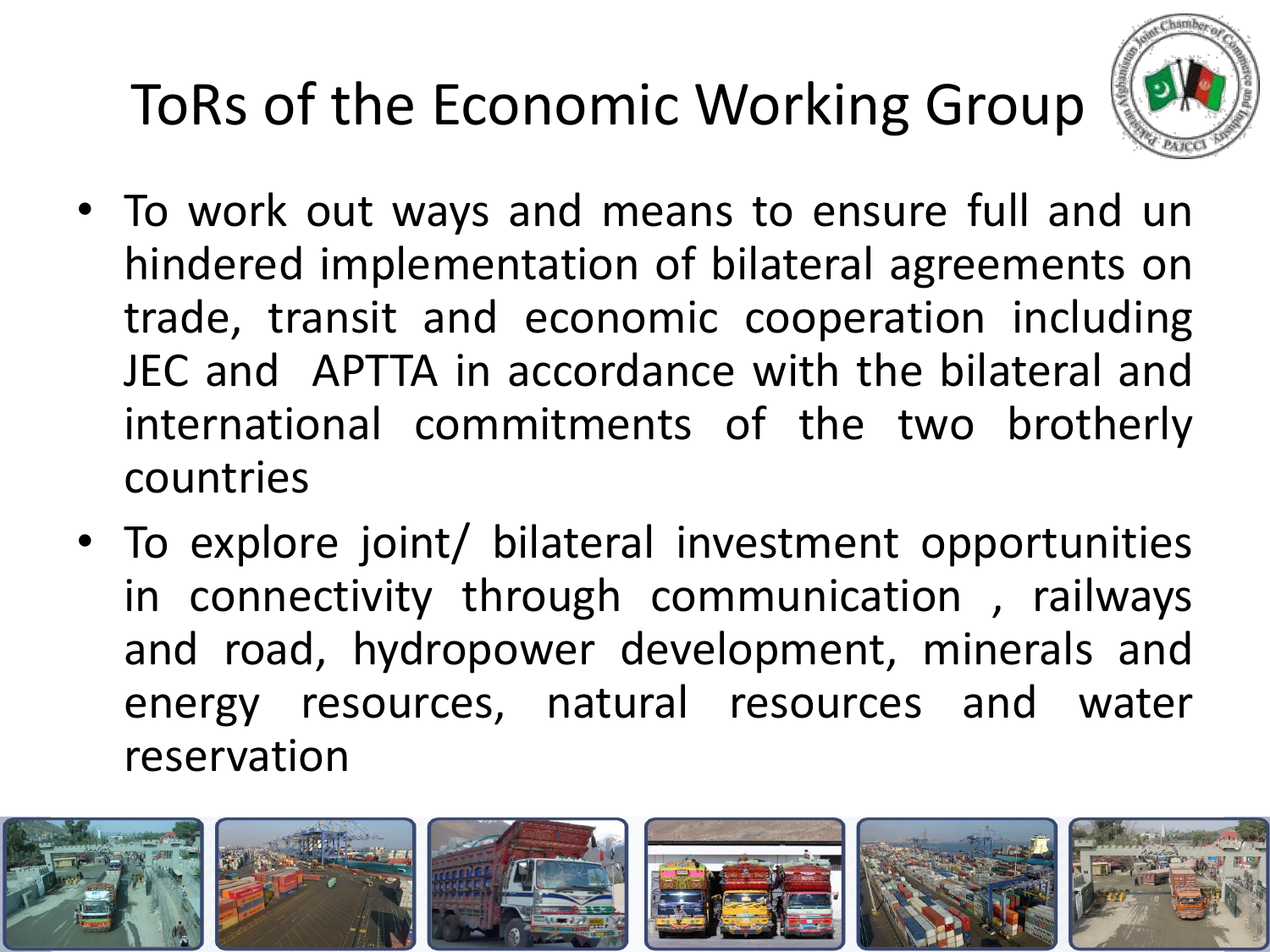## ToRs of the Economic Working Group



- To facilitate bilateral trade and investment in the private sector
- To enhance cooperation on capacity building in mutual areas of interest
- To initiate discussions on the development of automated processes and e- connectivity between the two countries in mutual areas of interest
- To serve as a platform of communication between the relevant entities of both countries in the areas of mutual cooperation
- To formulate expected action plan on the above mentioned areas

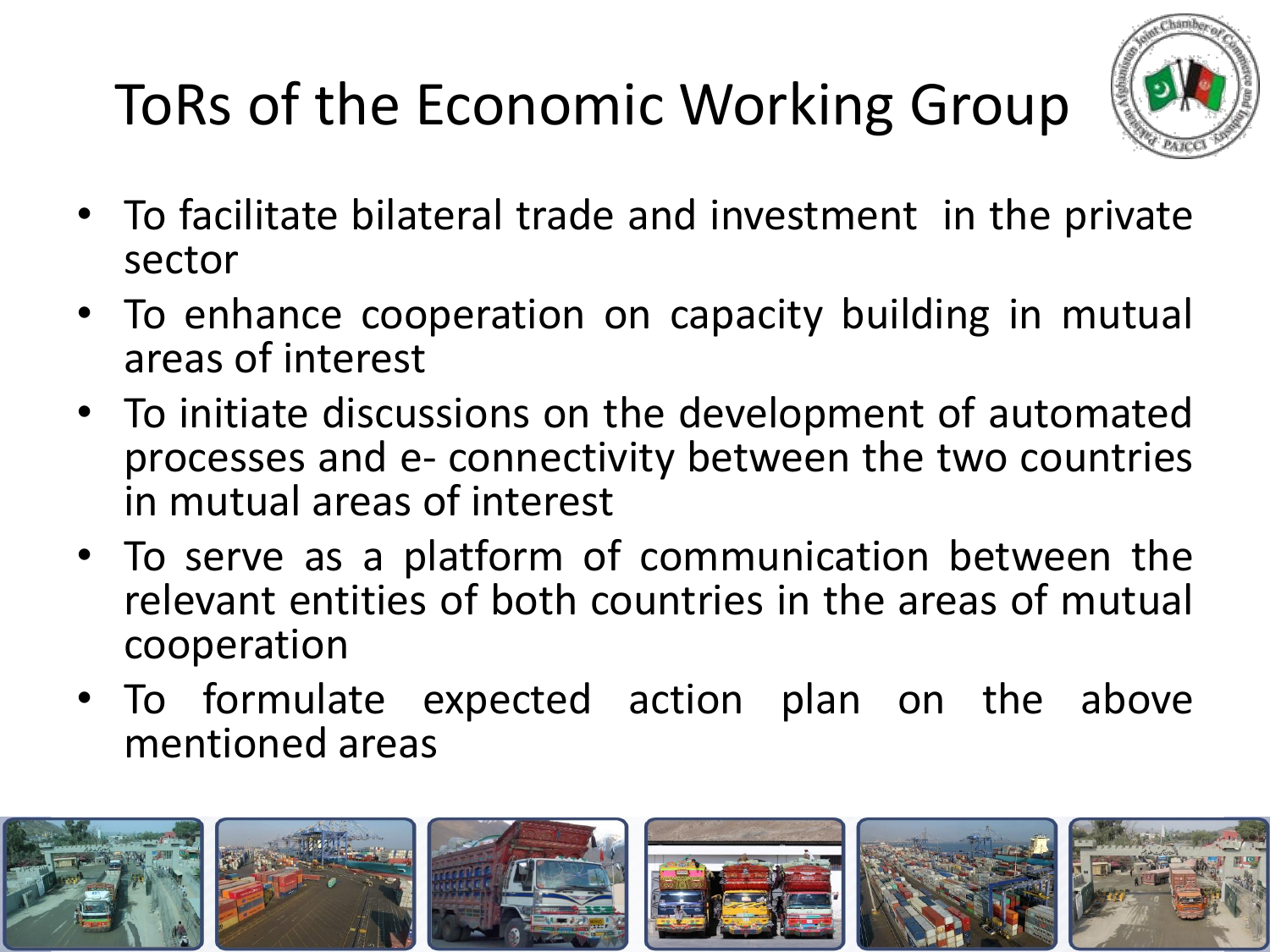

| <b>No</b>      | <b>Subject /Activity</b>       | <b>Relevant</b><br><b>Department</b> | <b>Proposed Action</b>            | <b>Timeline</b> |
|----------------|--------------------------------|--------------------------------------|-----------------------------------|-----------------|
| $\mathbf{1}$   | Holding 7 <sup>th</sup> APTTCA | Ministry of                          | Afghan Government should          | One Month       |
|                | <b>Meeting</b>                 | <b>Commerce Pakistan</b>             | finalize a date for APTTCA        |                 |
|                |                                | and Ministry of                      | Meeting                           |                 |
|                |                                | industry and                         |                                   |                 |
|                |                                | commerce of                          |                                   |                 |
|                |                                | Afghanistan                          |                                   |                 |
| 2 <sup>1</sup> | Construction of                | Pakistan                             | Commencement the<br>$\bullet$     | October 2018    |
|                | Chaman-Kandahar                | Government                           | construction of Chaman            |                 |
|                | railway                        | (Ministry of Railway)                | - Spin Boldak (11.5 km)           |                 |
|                |                                | and Railway                          | Funding the detailed<br>$\bullet$ |                 |
|                |                                | authority of                         | design and construction           |                 |
|                |                                | Afghanistan                          | of the project (95 Km)            |                 |

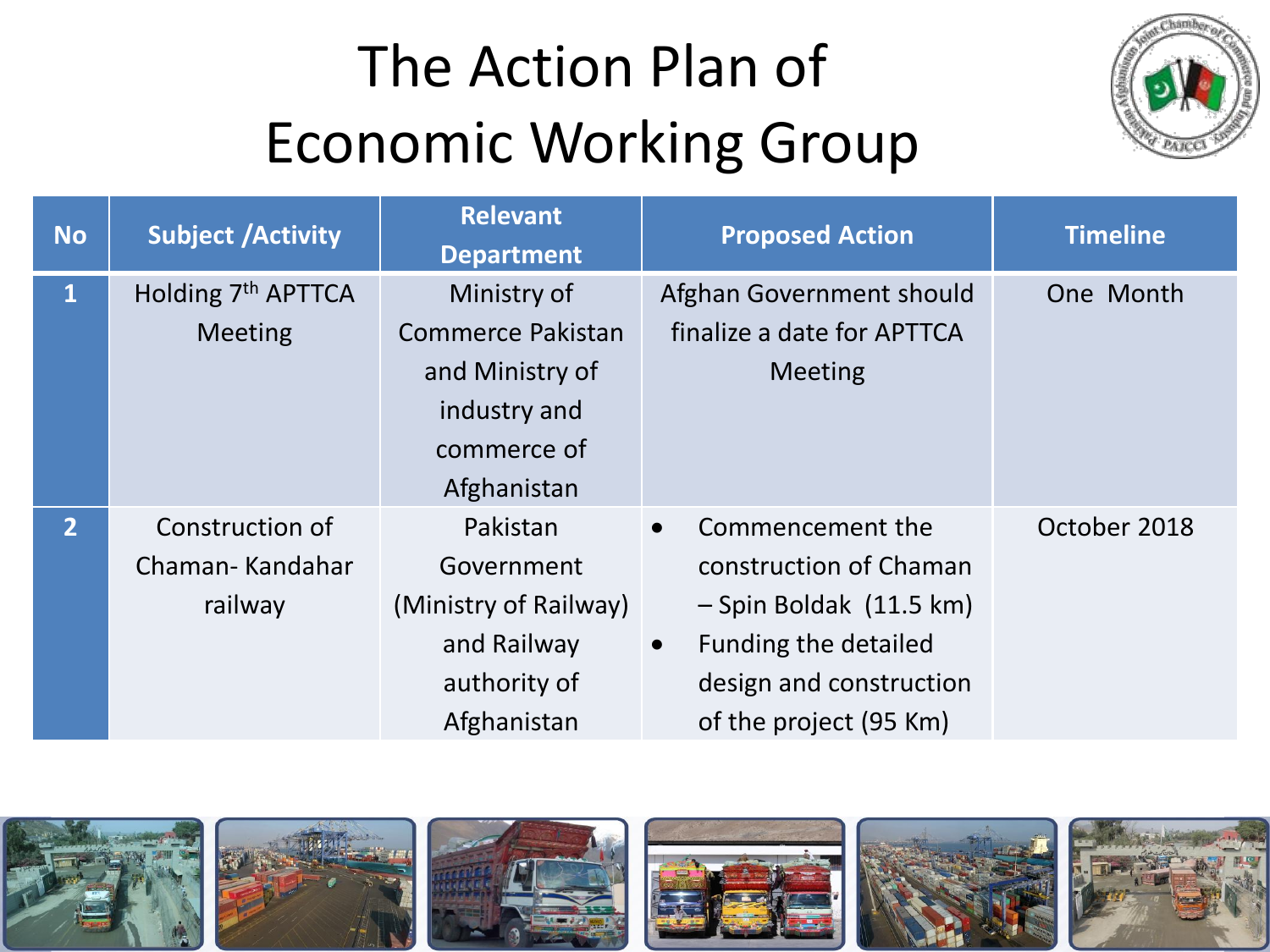

| <b>No</b>      | <b>Subject /Activity</b>                                                                                            | <b>Relevant</b><br><b>Department</b>                                       | <b>Proposed Action</b>                                                                                                                                                                                                                  | <b>Timeline</b> |
|----------------|---------------------------------------------------------------------------------------------------------------------|----------------------------------------------------------------------------|-----------------------------------------------------------------------------------------------------------------------------------------------------------------------------------------------------------------------------------------|-----------------|
| $\overline{3}$ | <b>Construction of Jalal</b><br>Abad-Peshawar<br>railway to connect<br>Afghanistan to other<br>ports including Waga | Ministry of Railway<br>Pakistan and<br>Railway authority<br>of Afghanistan | Finalizing the feasibility<br>$\bullet$<br>study of Peshawar- Jalal<br>Abad<br>Funding the detailed design<br>$\bullet$<br>and construction of the<br>project (75Km)<br>Afghan Government expect<br>$\bullet$<br>feedback from Pakistan | January 2019    |
| $\overline{4}$ | Feasibility Study of<br>Lashkargah-<br>Baramcha-Dalbandi-<br>Gowadar                                                | Ministry of Railway<br>Pakistan and<br>Railway authority<br>of Afghanistan | Both side agrees to start the<br>feasibility study of the project                                                                                                                                                                       | January 2019    |











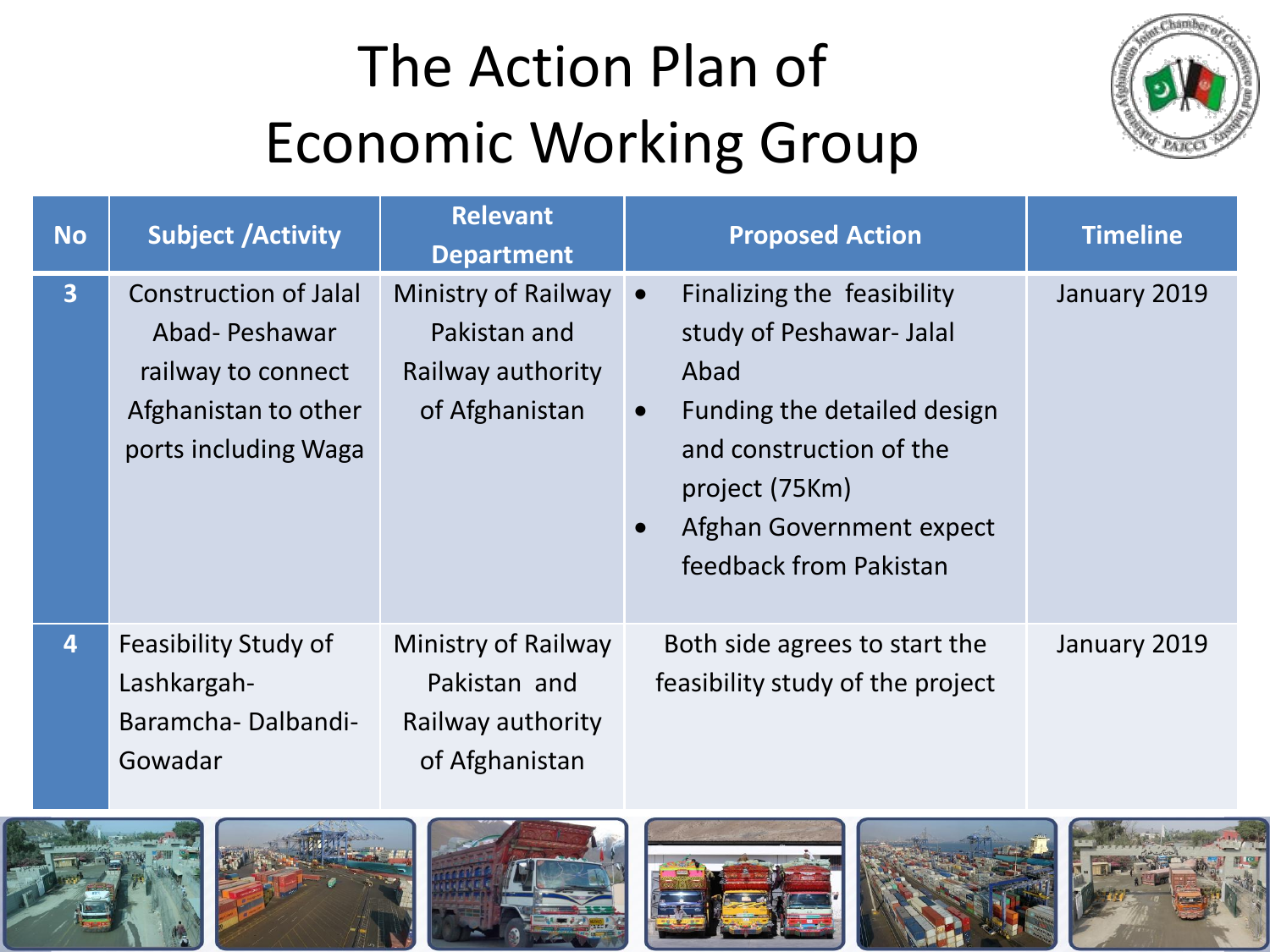

| <b>No</b>      | <b>Subject /Activity</b>                                                      | <b>Relevant</b><br><b>Department</b>                                                                           | <b>Proposed Action</b>                                                                                                                                                                                                  | <b>Timeline</b>  |
|----------------|-------------------------------------------------------------------------------|----------------------------------------------------------------------------------------------------------------|-------------------------------------------------------------------------------------------------------------------------------------------------------------------------------------------------------------------------|------------------|
| 5 <sup>1</sup> | Energy coordination<br>agreement (Energy<br>transit and capacity<br>building) | Ministry of Energy<br>and Water and<br>DABS - Afghanistan<br>And Ministry of<br>Water and power<br>of Pakistan | MoU to be drafted and signed                                                                                                                                                                                            | December<br>2018 |
| 6              | TAP-500 Energy<br>project                                                     | Ministry of Energy<br>and Water and<br>DABS - Afghanistan<br>And Ministry of<br>Water and power<br>of Pakistan | Trilateral agreement to be<br>$\bullet$<br>signed between Pakistan-<br>Afghanistan and Turkmenistan<br>The amount of electricity to be<br>$\bullet$<br>agreed<br>Tariff for energy transit to be<br>$\bullet$<br>agreed | December<br>2018 |











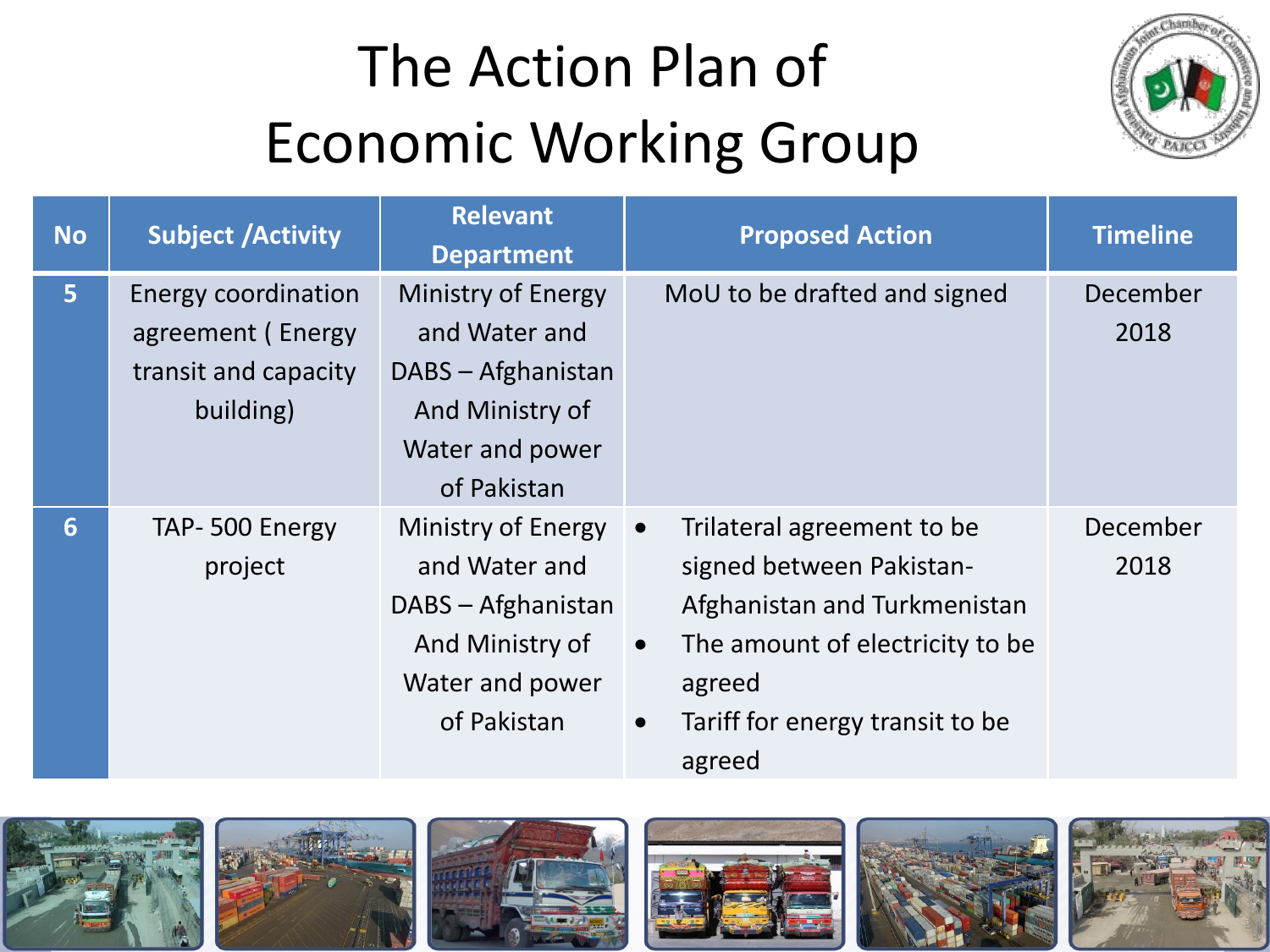

| <b>No</b>      | <b>Subject /Activity</b>                                      | <b>Relevant Department</b>                                                                           | <b>Proposed Action</b>                                                                                                                                                                          | <b>Timeline</b> |
|----------------|---------------------------------------------------------------|------------------------------------------------------------------------------------------------------|-------------------------------------------------------------------------------------------------------------------------------------------------------------------------------------------------|-----------------|
| $\overline{7}$ | Selling Power to<br>Pakistan (Torkham,<br>Khost and Kandahar) | DABS- Afghanistan<br>and Ministry of water<br>and Power of Pakistan                                  | Bilateral agreement to be<br>$\bullet$<br>signed between Pakistan-<br>Afghanistan and<br>Turkmenistan<br>The amount of electricity to<br>be agreed<br>Tariff for energy transit to be<br>agreed | February 2019   |
| 8              | Joint agreement on<br>Kunar Hydropower<br>Dam                 | Ministry of Energy<br>and Water $-$<br>Afghanistan and<br>Ministry of water and<br>Power of Pakistan | Joint investment plan to be<br>developed                                                                                                                                                        | February 2019   |

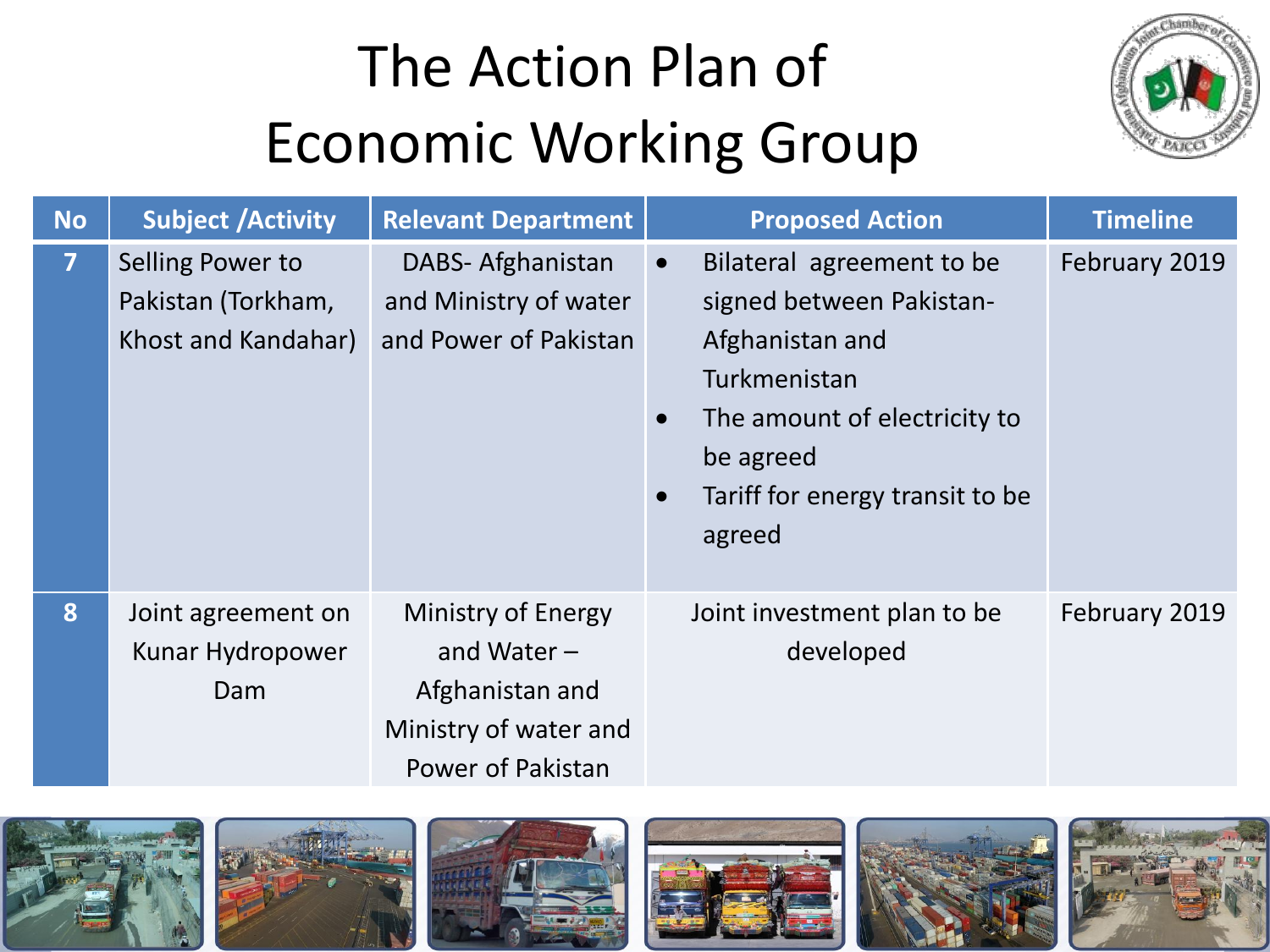

| <b>No</b> | <b>Subject /Activity</b>                                                                                                                                 | <b>Relevant</b><br><b>Department</b>                       | <b>Proposed Action</b>                                                      | <b>Timeline</b>  |
|-----------|----------------------------------------------------------------------------------------------------------------------------------------------------------|------------------------------------------------------------|-----------------------------------------------------------------------------|------------------|
| 9         | Discuss the<br>Establishment of<br>Afghanistan railway<br>institute<br>Capacity building for<br>$\bullet$<br>the Afghan railway<br>officials in Pakistan | Ministry of<br>Railway Pakistan                            | Facilitate the process of<br>capacity building by Lahore<br>training center | November<br>2018 |
| 10        | Smooth issuance of<br>business visa on both sides                                                                                                        | Ministry of<br>Foreign Affairs of<br><b>Both countries</b> | Facilitation of visa issuance<br>processes                                  | January 2019     |

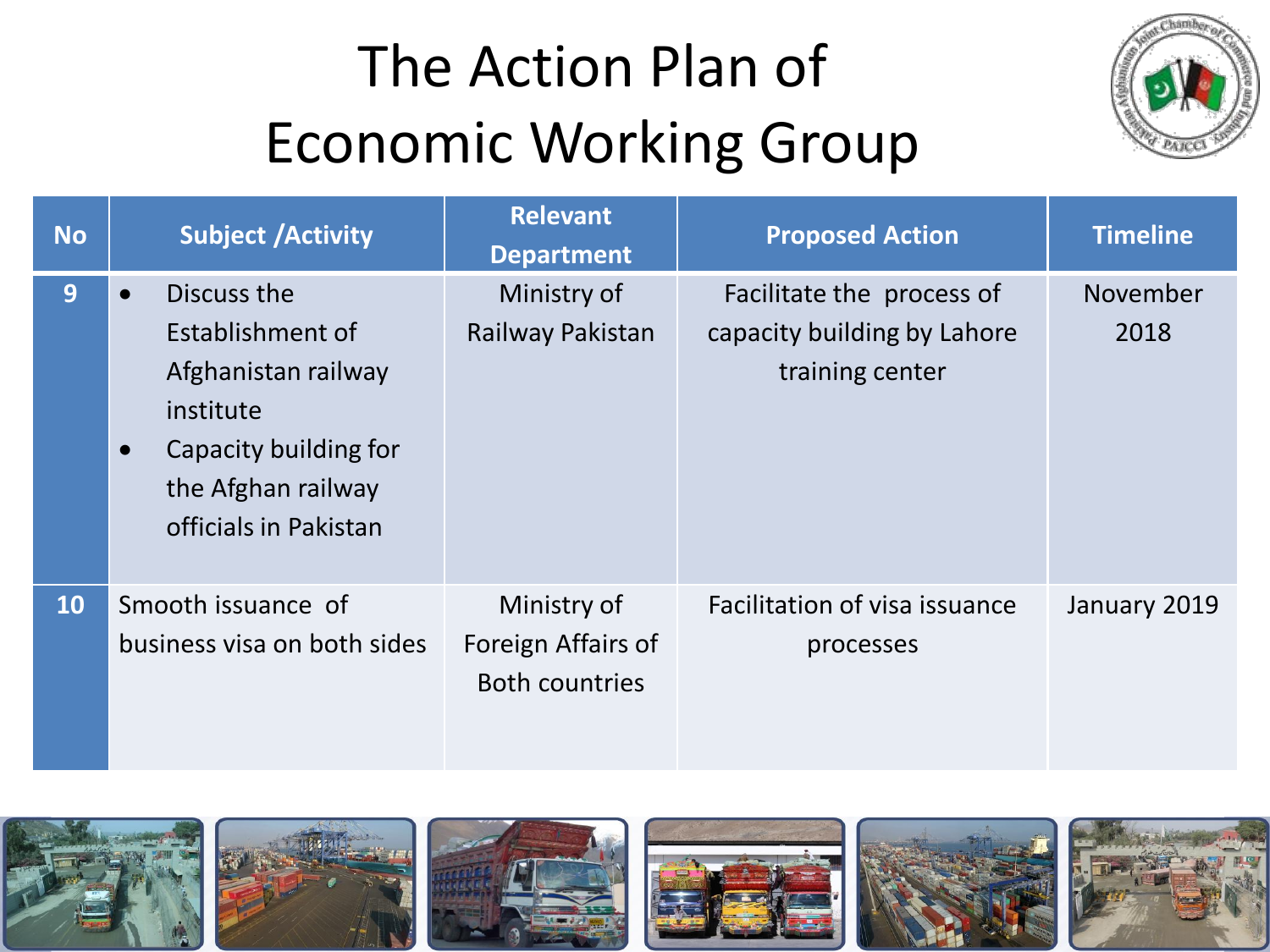

| <b>No</b>       | <b>Subject /Activity</b>    | <b>Relevant</b><br><b>Department</b> | <b>Proposed Action</b>   | <b>Timeline</b> |
|-----------------|-----------------------------|--------------------------------------|--------------------------|-----------------|
| <b>11</b>       | Joint cooperation in        | Private and                          | Drafting an MoU between  | January 2019    |
|                 | health services             | public health                        | the health Ministries of |                 |
|                 |                             | sector of both                       | both countries           |                 |
|                 |                             | countries                            |                          |                 |
|                 |                             |                                      |                          |                 |
| 12 <sup>°</sup> | <b>Ensuring business E-</b> | Ministry of                          | Exchange of Information  | January 2019    |
|                 | connectivity                | Commerce and                         | and discussing scope of  |                 |
|                 |                             | Joint chamber                        | cooperation              |                 |
|                 |                             | of both                              |                          |                 |
|                 |                             | countries                            |                          |                 |